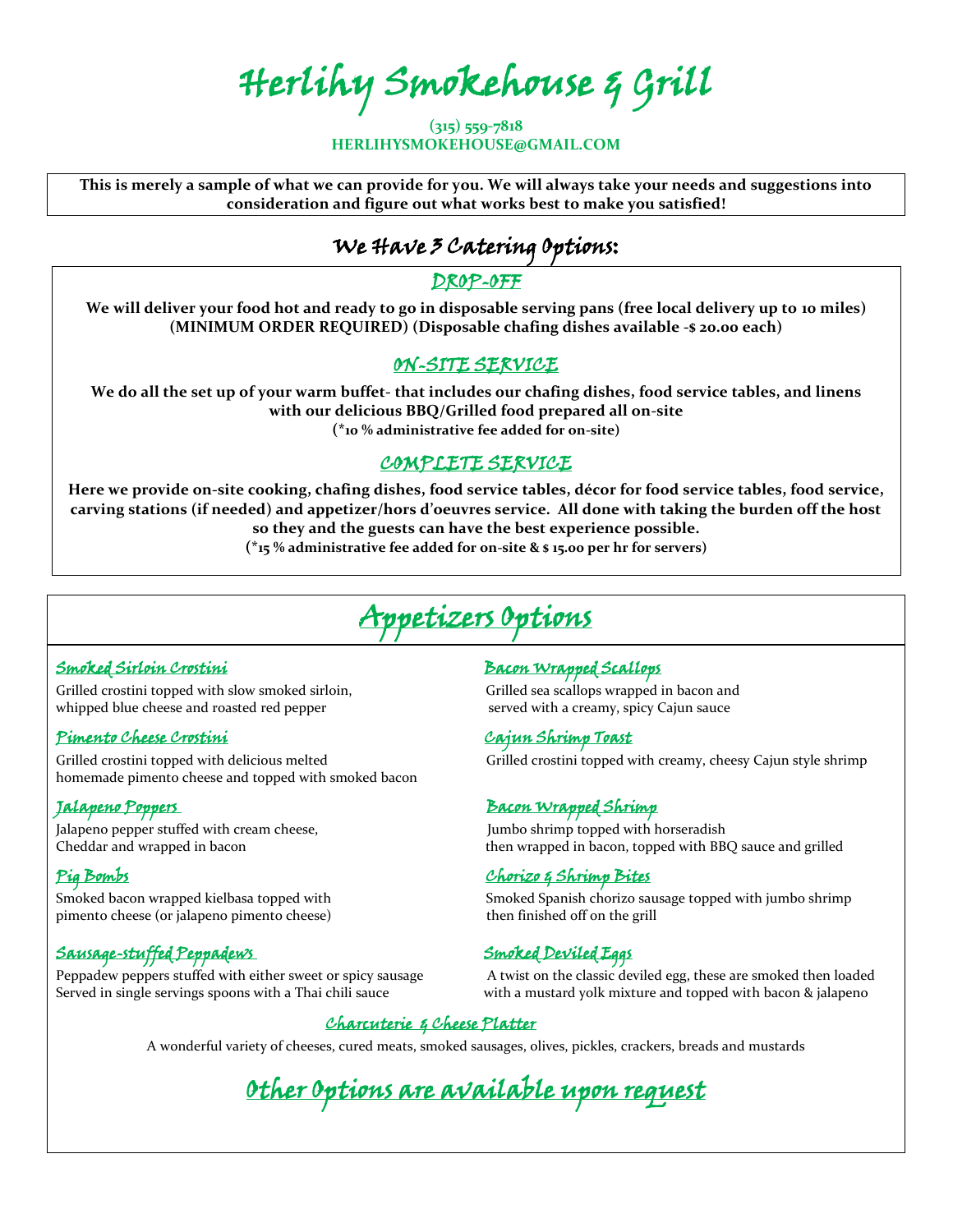## Old School BBQ

**Smoked Options Grilled Options** Pulled Pork Beef Brisket (additional cost) Freshly made Hamburgers Pork Spare Ribs Steak (market price)

Gianelli Sausage w/ peppers & onions Marinated Chicken Smoked Kielbasa Chicken Quarters or Halves Smoked Turkey Meatballs – (BBQ , Chicken Wing or Cheddar Jalapeño) Smoked Beef Tri-Tip Smoked Prime Rib (additional cost)

Steak /Chicken Kabobs

## Around the Horn BBQ

**Smoked Options Grilled Options** Caribbean Jerk Chicken Hawaiian Style Huli-Huli Chicken Mojo Pork Tenderloin Mojo Pork Tenderloin Irish Bangers and Mash Balls Thai Chicken Thighs Brazilian Braised Pork Thai Chicken or Pork Skewers

# Smoked Corned Beef & Cabbage Argentine Steak w/Chimichurri Firecracker Chicken & Pineapple Skewers Filipino Pork Skewers Peri Peri Chicken Tropical Pork & Pineapple Kebobs

## Sides

| <b>Warm Options</b>                                                  | <b>Cold Options</b>        |
|----------------------------------------------------------------------|----------------------------|
| Smoked Baked Bean                                                    | Macaroni Salad             |
| Smoked Spicy Southern Cheesy Corn                                    | Tomato Cucumber Salad      |
| Salt Potatoes                                                        | California Spaghetti Salad |
| Caribbean Black Beans                                                | Pizza Pasta Salad          |
| Smoked Macaroni & Cheese                                             | Mexican Street Corn Salad  |
| Beef and Brisket Chili                                               | Coleslaw                   |
| Smoked or Grill Corn on the Cob (seasonal)                           | ChefSalad                  |
| Smoked Green Beans w/ Smoked Ham                                     | Caesar Salad               |
| Smoked Sweet Colcannon (Mashed Sweet potatoes, kale & Leeks w/bacon) | Muffaletta Salad           |
|                                                                      | Fruit Salad                |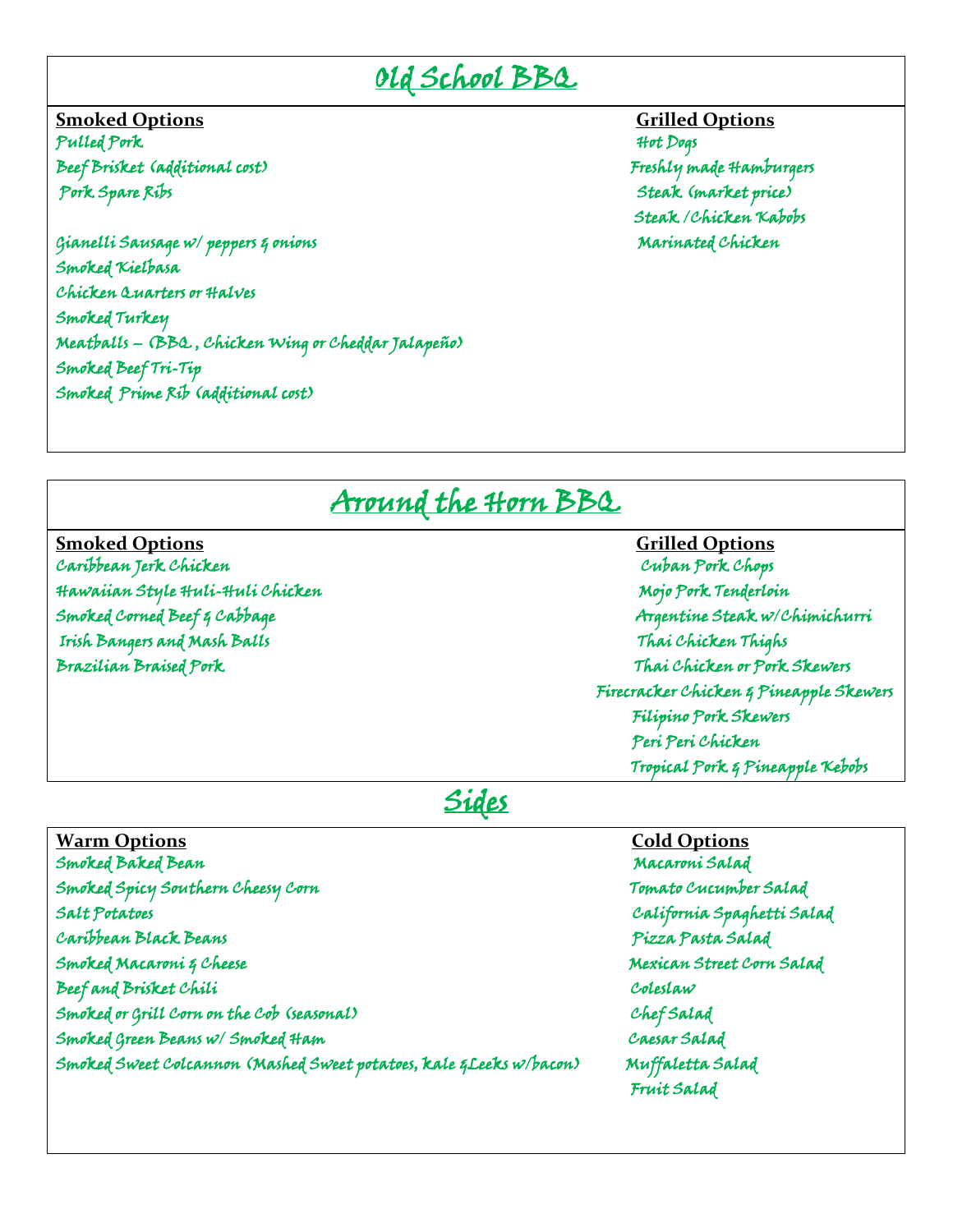# Catering Deals

Minimum of 50 people for On-Site (Pricing will be adjusted for less than 50) 8% Sales Tax added to all prices (prices subject to change) DEPOSIT MUST BE MADE TO HOLD DATES

### Traditional Cookout - **\$ 17.95 – per person (onsite only)**

Grilled Hamburgers, Hot dogs and your pick of **ONE** smoked meat (BBQ Chicken or Sausage with onions & peppers) (includes 2 homemade sides of your choice)

### BBQ Double - **\$ 21.95 – per person (Drop off – \$ 18.95)**

Your pick of **TWO** smoked or grilled meats (Brisket -additional) (includes 2 homemade sides of your choice)

### BBQ Shamrock - **\$ 25.95 – per person (Drop off – \$ 21.95)**

Your pick of **THREE** smoked or grilled meats (Brisket - additional) (includes 3 homemade sides of your choice)

## BBQ Four Leaf Clover - **\$ 34.95 – per person**

Must be your lucky day! You can pick **TWO** Appetizers (seafood additional), **THREE** smoked or grilled meats (Brisket - additional) -includes 3 homemade sides and basic charcuterie/crudité table

## Island Getaway - **\$ 20.95 – per person**

Themed On-site cook out that includes your choice of **FOUR** - (Smoked Jerk Chicken, Grilled Mojo Pork Loin, Tropical Ham and Pineapple Kebabs, Huli-Huli Chicken, Brazilian Braised Pork, Pulled Pork, Island Chicken Sliders, Cuban Pork Chops, Coconut Shrimp or Hawaiian Meatballs) with Caribbean style sides, sauces and salsas

(Can be adjusted to include whole Roasted Pig for additional fee)

### Classic Clambake - **\$ 35.95 per person**

Steamed Little Neck Clams, Freshly made grilled Hamburgers, Hot Dogs, Clam Strips and choice of **ONE** smoked/grilled Meat (Brisket - additional) Ice Tea & Lemonade Included -includes 3 homemade sides of your choice and a dessert tray

Smoked Pig Roast **\$22.95 per person (\$18.95 – pig only drop off)**

Whole smoked Hog and 2 homemade sides of your choice